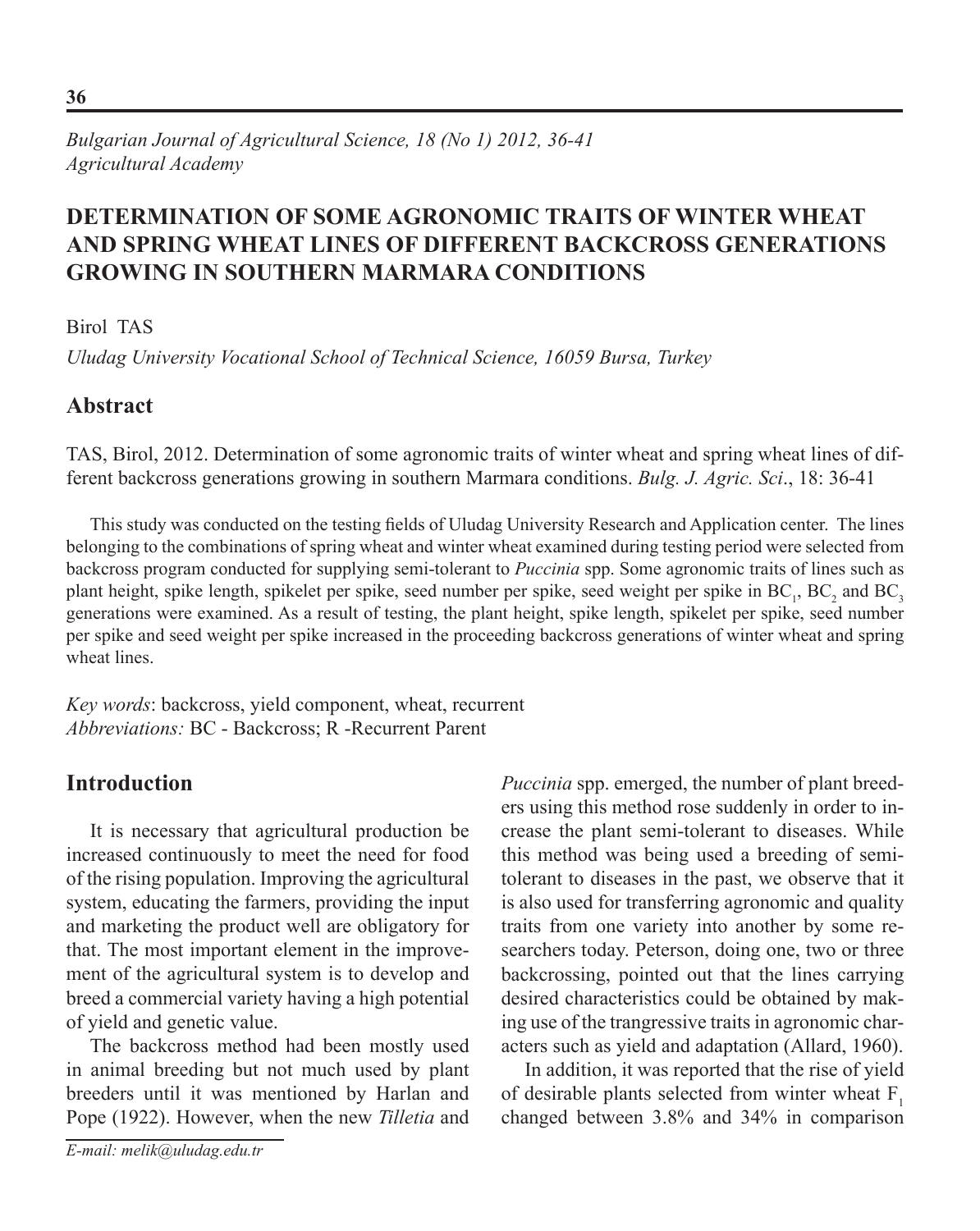with their parents and that the rise reached 58%-81% as a result of backcrossing (Barker et al., 1989). In recent years, some agronomic traits in the lines obtained by this method such as plant height, spikelet per spike, seed number per spike. The heritage of quality characteristics such as 1000 seed weight and protein rate and the interaction between quantitative genes and their effects on plant characteristics have been searched by many scientists (Joshi et al., 1992; Dhaliwal et al., 1994; Zheng et al., 1994; Sharma et al., 1995; Gorora et al., 2002; Blanco, 2004). Today this method is being used for transferring genes providing the resistance to drought stress, salt stress, heavy metals and soft kernel texture (Nevo and Chen, 2010; Morris et al., 2011; Golabadi, 2011).

### **Materials and Methods**

Bursa, having a coast to the Marmara Sea, is a city in the South of Marmara Region. It has a mild climate; summers are hot, winters are rainy and mild. The average rain total per yearly is 698.8 mm, the average temperature is 14.7°C and the average humidity is 69% in the city for years.19% of the total rain falls in winter months, 26% of it falls in the spring and 25% of it falls in the autumn.

The tests in Bursa of the research called 'The research of spring wheat in Turkey' conducted in different regions in the frame of a corporation of Turkish-German Universities and gathered from various regions in Turkey and the Mediterranean Countries are the basis for the source of the spring wheat in the study. The source of the winter wheat was taken from the study 'Winter Wheat Region, Variety, Yield and Adaptation' carried out by our department. The testing material after the third backcrossing, seen as hopeful, especially as a result of the selection related to the semi-tolerant to *Puccinia* ssp. consisted of backcross generations of the lines belonging to Orso\* x MV-20 and Yecora\* x Bezostaja-1 in winter wheat, Diyarbakir\* x

Erzincan, Bintepe\* x Amasya and Santa\* x Amasya in spring wheat.

The test established with the purpose of developing disease-semi-tolerant plants started backcrossing /crossing the parents with each other in 1993. The first backcrossing was carried out in 1994. It was repeated three times starting from F. without any selection to save a year. After the third backcrossing, leaving the lines self pollination for one year, a selection was made among a wide population determining the lines semi-tolerant to *Puccinia* spp. and considering the spike structure of the recurrent parent. In the study, the agronomic observations made before in the generations  $BC<sub>1</sub>$ ,  $BC_2$  and  $BC_3$  of these lines were evaluated.

The results of the agronomic measurements in plants showing the spike characteristics of the recurrent parent are obtained by taking total 30 main stems from 10 plants in each row randomly and some agronomic traits in these plants such plant height, spike length, spikelet per spike, seed number per spike and seed weight per spike were examined.

The variance analysis of the measured traits was done with MINITAB computer package program according to the testing design and 5% and 1% significance levels were used in  $F_1$  tests related to differences of varieties. The average values were grouped on 5% significance level according to the Lowest Significance Difference Method (LSD) using MSTATC computer package program.

### **Results**

The first trait examined in the study is plant height. The plant height rose in the proceeding backcross generations of both winter wheat and spring wheat lines. The rise wasn't statistically different between the second and the third backcross generations but it was different between the first and the third ones. As seen from Table 1, while the plant height values of the backcross genera-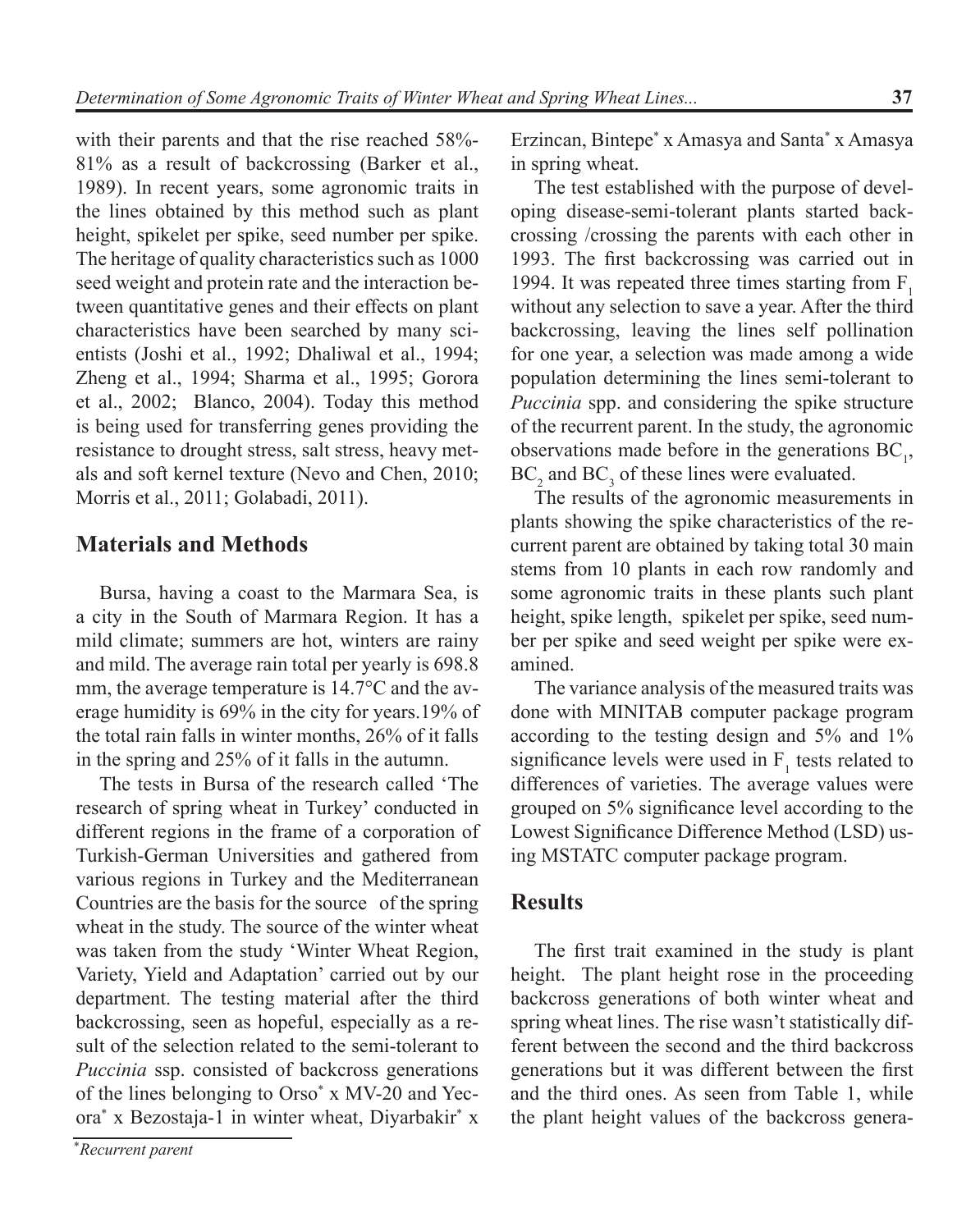#### **Table 1**

#### **Statistical groups and values belonging to the some yield components of some spring wheat (***T. durum* **L.) lines on different backcross generations**

| Combinations                         | <b>Backcross</b><br>generations | Plant    | Spike     | Spikelet   | Seed number | Seed weight |
|--------------------------------------|---------------------------------|----------|-----------|------------|-------------|-------------|
|                                      |                                 | height,  | length,   | number,    | per spike,  | per spike,  |
|                                      |                                 | cm       | cm        | unit       | unit        | g           |
| Diyarbakir <sup>R</sup> xErzincan-13 | $BC_1$                          | 106.0 cd | $7.7$ a-e | 19.3 e     | 38.0 bcd    | 1.77 ad     |
|                                      | BC                              | 108.5 be | $7.9$ a-d | 21.1 ae    | 40.6 abc    | 1.85 abc    |
|                                      | BC <sub>3</sub>                 | 110.8 ac | 8.2 ab    | 22.3 ab    | 42.6 ab     | 1.98a       |
|                                      |                                 |          |           |            |             |             |
| Diyarbakir <sup>R</sup> xErzincan-30 | BC <sub>1</sub>                 | 102.5 d  | 6.8f      | 20.2 cde   | 31.3 e      | 1.46e       |
|                                      | BC,                             | 109.9 be | 7.0 ef    | $20.3 b-e$ | 35.3 cde    | 1.62 cde    |
|                                      | BC <sub>3</sub>                 | 111.0 ab | 7.4 ef    | 21.1 a-e   | 35.6 cde    | 1.65 cde    |
|                                      |                                 |          |           |            |             |             |
| Santa <sup>R</sup> xAmasya-5         | $BC_1$                          | 89.6 f   | 7.0 ef    | 21.9 abc   | 42.0 ab     | 1.92a       |
|                                      | BC,                             | 92.0 ef  | 7.2 def   | $22.0$ abc | 41.0 abc    | 1.93a       |
|                                      | BC <sub>3</sub>                 | 94.8 e   | 7.3 def   | 22.5 ab    | 44.0 a      | 1.97 a      |
|                                      |                                 |          |           |            |             |             |
| Bintepe <sup>R</sup> -Amasya-24      | BC <sub>1</sub>                 | 88.4 f   | 7.4 cf    | 19.4 e     | 35.0 de     | $1.63$ cde  |
|                                      | $BC$ ,                          | 91.5 ef  | 8.3 a     | 19.1 e     | 41.6 ab     | 1.95a       |
|                                      | BC <sub>3</sub>                 | 93.1 ef  | 8.1 abc   | 22.7 a     | 45.0a       | 2.00a       |
|                                      |                                 |          |           |            |             |             |
| Bintepe                              |                                 | 91.3 ef  | 7.0 ef    | $21.6$ a-d | 44.3 a      | 2.00a       |
| Diyarbakir                           |                                 | 90.7 ef  | $7.5b-f$  | 22.8a      | 42.3 ab     | 1.97a       |
| Santa                                |                                 | 79.0 g   | 7.3 def   | 22.3 ab    | 43.8 a      | $1.90$ ab   |
| Erzincan                             |                                 | 115.6 a  | 8.1 abc   | 19.6 de    | 35.6 cde    | $1.67b-e$   |
| Amasya                               |                                 | 102.0 d  | 7.1 ef    | 19.1 e     | 35.0 de     | 1.61 de     |
| LSD $5\%$                            |                                 | 4.86*    | $0.76*$   | $2.02*$    | 5.34*       | $0.24*$     |

R: Recurrent Parent

 $*P< 0.005$ 

tions of winter wheat lines were between those of the parents forming the combination, the values in spring wheat were higher than both of the parents and these values especially in the second and third backcross generations were statistically different from those of the parents.

The spike length of backcross generations of winter and spring wheat lines was examined. It was determined that the spike length in backcross

generations increased in comparison with the one in the previous generation as it was in the plant height. When backcross generations were compared with their parents, they generally had values between those of their parents. Especially the second and the third backcross generations of Bintepe x Amasya-24 line had a statistically different spike length value from their parents. In addition, from the point of spike length, it was observed that some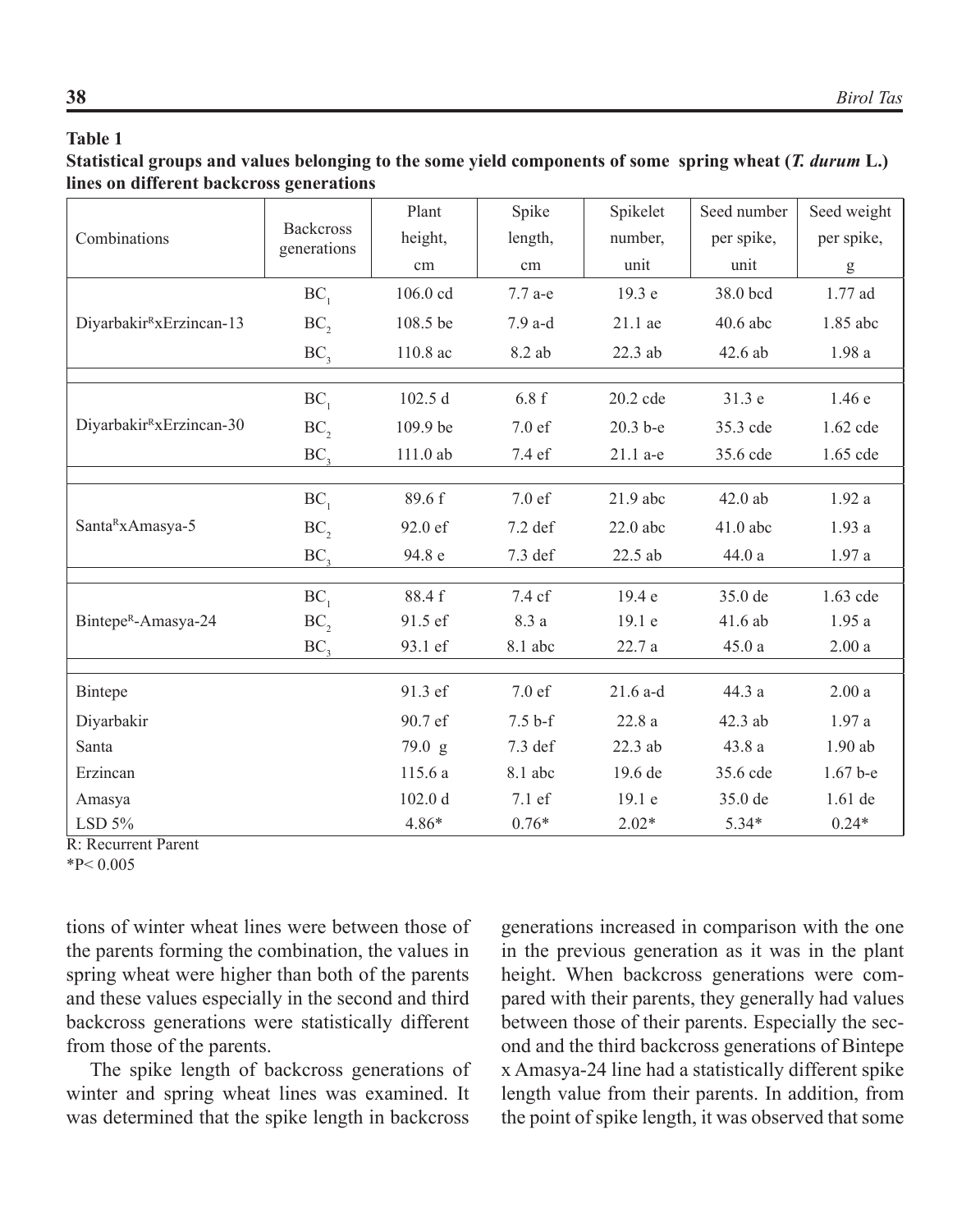#### **Table 2**

**Statistical groups and values belonging to the some yield components of some winter wheat (***T. aestivum* **L.) lines on different backcross generations**

|                                      | <b>Backcross</b><br>generations | Plant              | Spike     | Spikelet | Seed number | Seed weight                                                                                                                                                                                                                                                                                                                                                                                                                    |
|--------------------------------------|---------------------------------|--------------------|-----------|----------|-------------|--------------------------------------------------------------------------------------------------------------------------------------------------------------------------------------------------------------------------------------------------------------------------------------------------------------------------------------------------------------------------------------------------------------------------------|
| Combinations                         |                                 | height,            | length,   | number,  | per spike,  | per spike,                                                                                                                                                                                                                                                                                                                                                                                                                     |
|                                      |                                 | cm                 | cm        | unit     | unit        | $\mathbf{g}% _{T}=\mathbf{g}_{T}=\mathbf{g}_{T}=\mathbf{g}_{T}=\mathbf{g}_{T}=\mathbf{g}_{T}=\mathbf{g}_{T}=\mathbf{g}_{T}=\mathbf{g}_{T}=\mathbf{g}_{T}=\mathbf{g}_{T}=\mathbf{g}_{T}=\mathbf{g}_{T}=\mathbf{g}_{T}=\mathbf{g}_{T}=\mathbf{g}_{T}=\mathbf{g}_{T}=\mathbf{g}_{T}=\mathbf{g}_{T}=\mathbf{g}_{T}=\mathbf{g}_{T}=\mathbf{g}_{T}=\mathbf{g}_{T}=\mathbf{g}_{T}=\mathbf{g}_{T}=\mathbf{g}_{T}=\mathbf{g}_{T}=\math$ |
|                                      | BC <sub>1</sub>                 | 102.8 <sub>d</sub> | 7.8 d     | 17.3 f   | 39.9h       | 138 g                                                                                                                                                                                                                                                                                                                                                                                                                          |
| $Orso^R$ x MV-20-7                   | $BC$ ,                          | 109.8 ab           | 8.0 cd    | 17.6 ef  | 43.1 gh     | 1.74 ef                                                                                                                                                                                                                                                                                                                                                                                                                        |
|                                      | BC <sub>3</sub>                 | $110.0$ ab         | 8.1 bcd   | 18.1 c-f | 44.1 fg     | 1.77 de                                                                                                                                                                                                                                                                                                                                                                                                                        |
|                                      |                                 |                    |           |          |             |                                                                                                                                                                                                                                                                                                                                                                                                                                |
|                                      | BC <sub>1</sub>                 | 107.1 bcd          | 8.1 bcd   | 17.7 def | $47.0$ def  | 1.92 bcd                                                                                                                                                                                                                                                                                                                                                                                                                       |
| $OrsoR$ x MV-20-19                   | $BC$ ,                          | 112.2a             | 8.2 a-d   | 18.3 b-f | 47.2 c-f    | 1.96 abc                                                                                                                                                                                                                                                                                                                                                                                                                       |
|                                      | BC <sub>3</sub>                 | 112.4 a            | $8.2$ a-d | 18.2 b-f | 48.4 c-e    | 1.97 abc                                                                                                                                                                                                                                                                                                                                                                                                                       |
|                                      |                                 |                    |           |          |             |                                                                                                                                                                                                                                                                                                                                                                                                                                |
|                                      | $BC_1$                          | 108.1 abc          | 8.3 abc   | 19.0 bcd | 49.6 cd     | 1.85 cde                                                                                                                                                                                                                                                                                                                                                                                                                       |
| Yecora <sup>R</sup> x Bezostaja-1-16 | $BC$ <sub>2</sub>               | 110.5 ab           | 8.4 abc   | 19.2 abc | 49.0 cde    | 1.87 b-e                                                                                                                                                                                                                                                                                                                                                                                                                       |
|                                      | BC <sub>3</sub>                 | 110.1 ab           | 8.6 a     | 20.4a    | 50.3 bc     | 1.89 b-e                                                                                                                                                                                                                                                                                                                                                                                                                       |
|                                      |                                 |                    | 8.3 abc   | 17.2 f   | 53.3 ab     | $2.01$ abc                                                                                                                                                                                                                                                                                                                                                                                                                     |
|                                      | BC <sub>1</sub>                 | 107.3 bc           |           |          |             |                                                                                                                                                                                                                                                                                                                                                                                                                                |
| Yecora <sup>R</sup> x Bezostaja-1-47 | $BC$ ,                          | 109.6 ab           | 8.3 abc   | 18.0 c-f | 53.6 a      | $2.02$ ab                                                                                                                                                                                                                                                                                                                                                                                                                      |
|                                      | BC <sub>3</sub>                 | 112.3 a            | 8.4 abc   | 18.4 b-f | 56.0a       | 2.11a                                                                                                                                                                                                                                                                                                                                                                                                                          |
|                                      |                                 |                    |           |          |             |                                                                                                                                                                                                                                                                                                                                                                                                                                |
| Orso                                 |                                 | 90.0 e             | 8.6 a     | 18.7 be  | 53.0 ab     | $2.00$ abc                                                                                                                                                                                                                                                                                                                                                                                                                     |
| Morthonvashari-20(MV-20)             |                                 | 107.5 be           | 8.2 a-d   | 18.1 cf  | $45.8 e-g$  | 1.60 f                                                                                                                                                                                                                                                                                                                                                                                                                         |
| Yecora                               |                                 | 105.0 cd           | 8.5 ab    | 18.2 bf  | 55.0a       | $2.00$ abc                                                                                                                                                                                                                                                                                                                                                                                                                     |
| Bezostaja-1                          |                                 | 105.0 cd           | 8.3 abc   | 19.5 abc | 54.0 a      | $2.00$ abc                                                                                                                                                                                                                                                                                                                                                                                                                     |
| LSD $5\%$                            |                                 | $4.41*$            | $4.44*$   | $1.38*$  | $3.28*$     | $0.2*$                                                                                                                                                                                                                                                                                                                                                                                                                         |

R: Recurrent Parent

backcross generations had repeated values while some had the values similar to those of donor parents (Table 1).

Spikelet per spike increased in the proceeding backcross generations of winter wheat and spring wheat lines. Generally, it was observed that spikelet per spike of backcross generations was between the values of the parents forming the combination and these values in winter wheat were similar to those in recurrent parent (Table 1).

Another trait examined in the study is seed number per spike. Seed number per spike indicated an

increase in backcross generations of lines belonging to both winter and spring wheat combinations. When backcross generations were compared with the parents, only the values of the backcross generations of Yecora x Bezostaja-1-16 line were statistically different and lower than both of the parents (Table 1).

The last trait examined in the study was seed weight per spike. From the point of this trait, there was an increase in both winter wheat and spring wheat backcross generations (Table 2). The increases –except for Diyarbakır x Erzincan 30 and

 $*P< 0.005$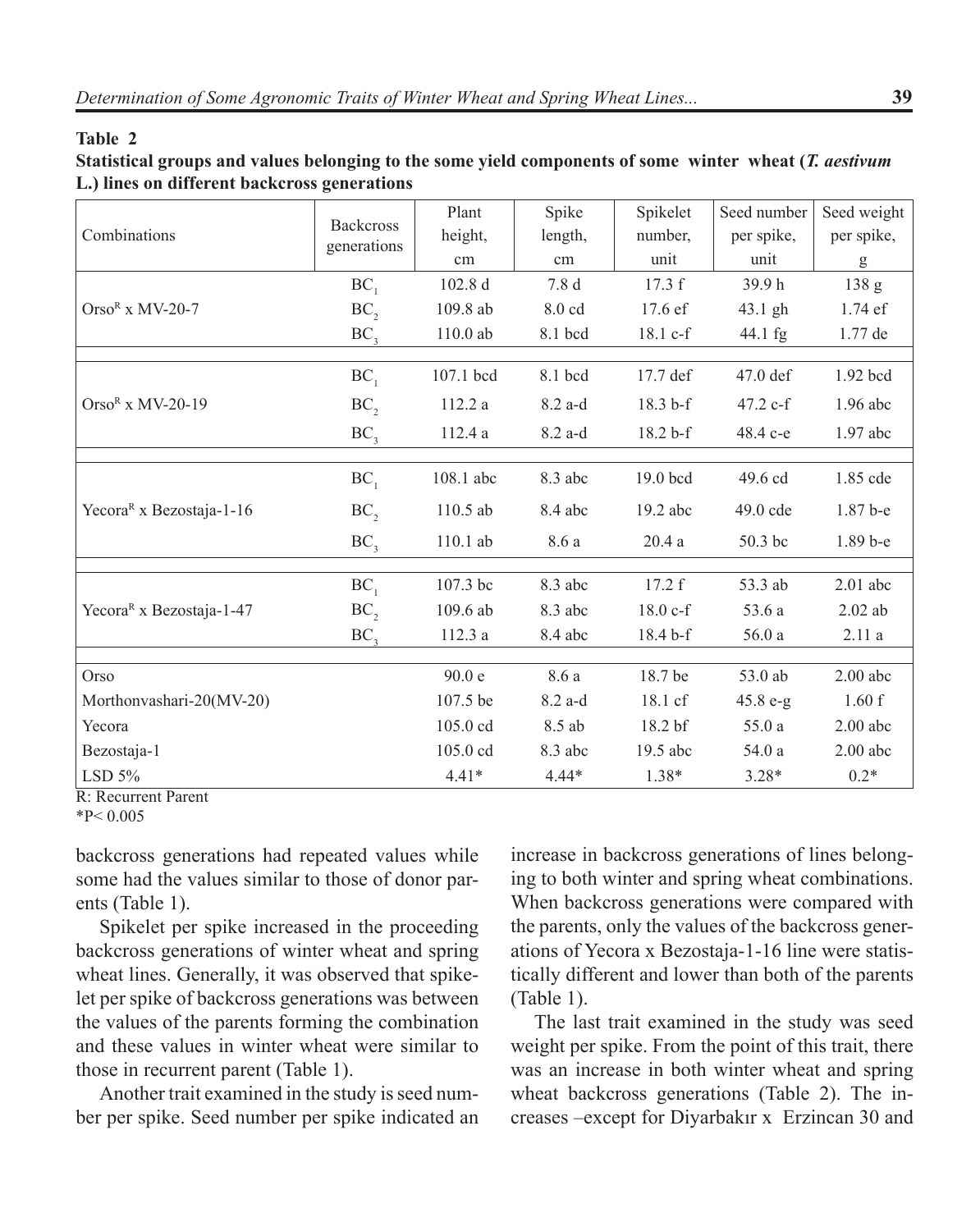Orso x MV-20-7 lines- were similar to those of the recurrent parent.

#### **Discussion**

In a study on backcrossed wheat, it was reported that the plant height of backcross lines was near the tall parent in backcross studies the tall parent used (Alderov, 1984). This was observed in most backcross generations studied in this research. It was determined in another research that there was no statistical difference between the plant heights of the lines of the third and the fourth backcross generations (Sandukhadze et al., 1989). In this study, the fourth backcross generation wasn't obtained but no statistically significant difference was seen between the second and the third backcross generations.

It was found in a study that the spike length increased backcrossed wheat (Zihirov and Ternovskaya, 1988). This result was parallel with the one found in the research only in backcross generations of Bintepe x Amasya-24 line.

It was reported in one study that spikelet per spike decreased in plants obtained by backcrossing (Zihirov and Ternovskaya, 1988). However, this result wasn't parallel with the ones determined in this study.

While some researchers reported that the increase in seed number per spike of backcross generations wasn't significant in comparison with the parents (Barker et al., 1989), some researchers observed an increase in spike per seed (Reedy et al., 1995). In this study, backcross lines indicated an increase in proceeding generations in comparison with the previous generation but this increase wasn't more than the values of the parents and some backcross generations having lower values than their parents were observed.

#### **Conclusions**

It was reported that the variety obtained by backcross method didn't need to be used in yield

studies again because the variety as a genotype looked like the recurrent parent mostly, and that the genes coming from the donor parent were also added to these traits (Briggs and Allard, 1953). In this study, under the lights of output obtained as a result of the third backcrossing, it was concluded that an increasing backcross number increased the plant's semi-tolerant to diseases and from the point of some agronomic traits such as spike length, spikelet per spike, seed number per spike and seed weight per spike except for plant height, the lines.

### **References**

- **Alderov, A.,** 1984. Backcrossing in the Genetic Analysis of Height in Tetraploid Wheat Plants. *Nouchno Teknicheski Byulleten*, **142:** 38-40.
- **Allard, R. W.,** 1960. Backcross Breeding. Principle of Plant Breeding, *John Wiley and Sons.* Inc. New York, pp. 150-165.
- **Barker, T., G. Varughese and R. Metzger,** 1989. Alternative Backcross Methods. *Crop Sci*., **29:** 963- 965.
- **Blanco, A., A. Gadaleta and R. Simeone,** 2004. Variation for yield and quality components in durum wheat backcross inbred lines derived from ssp dicoccoides. *Bodenkultur*, **54** (3): 163-170.
- **Briggs, F .N. and R. W. Allard,** 1957. The Current Status of the Backcross Method of Plant Breeding. *Agron. J*., **45:** 131-138.
- **Dhaliwal, L. S., H. Singh and G. S. Nanda,** 1994. Inheritance of Grain Protein Content in Two High Protein Lines of Wheat. *Rachis*, **13** (1/2): 34-37.
- **Golabadi, M., A. Arzani and S. Maibody,** 2011**.**  Identification of microsatellite markers linked with yield components under drought stress at terminal growth stages in durum wheat. *Euphytica,* **177 (2): 207-221.**
- **Gororo, N. N., H. A. Eagles, R. F. Eastwood, M. E. Nicolas and R. G. Flood,** 2002. Use of *Triticum tauschii* to improve yield of wheat in low-yielding environments. *Euphytica*, **123 (**2): 241-254.
- **Harlan, H. V. and M. N. Pope,** 1922**.** The use and value of backcrossing in small grain breeding. *Journal of Heredity,* pp. 319–322.